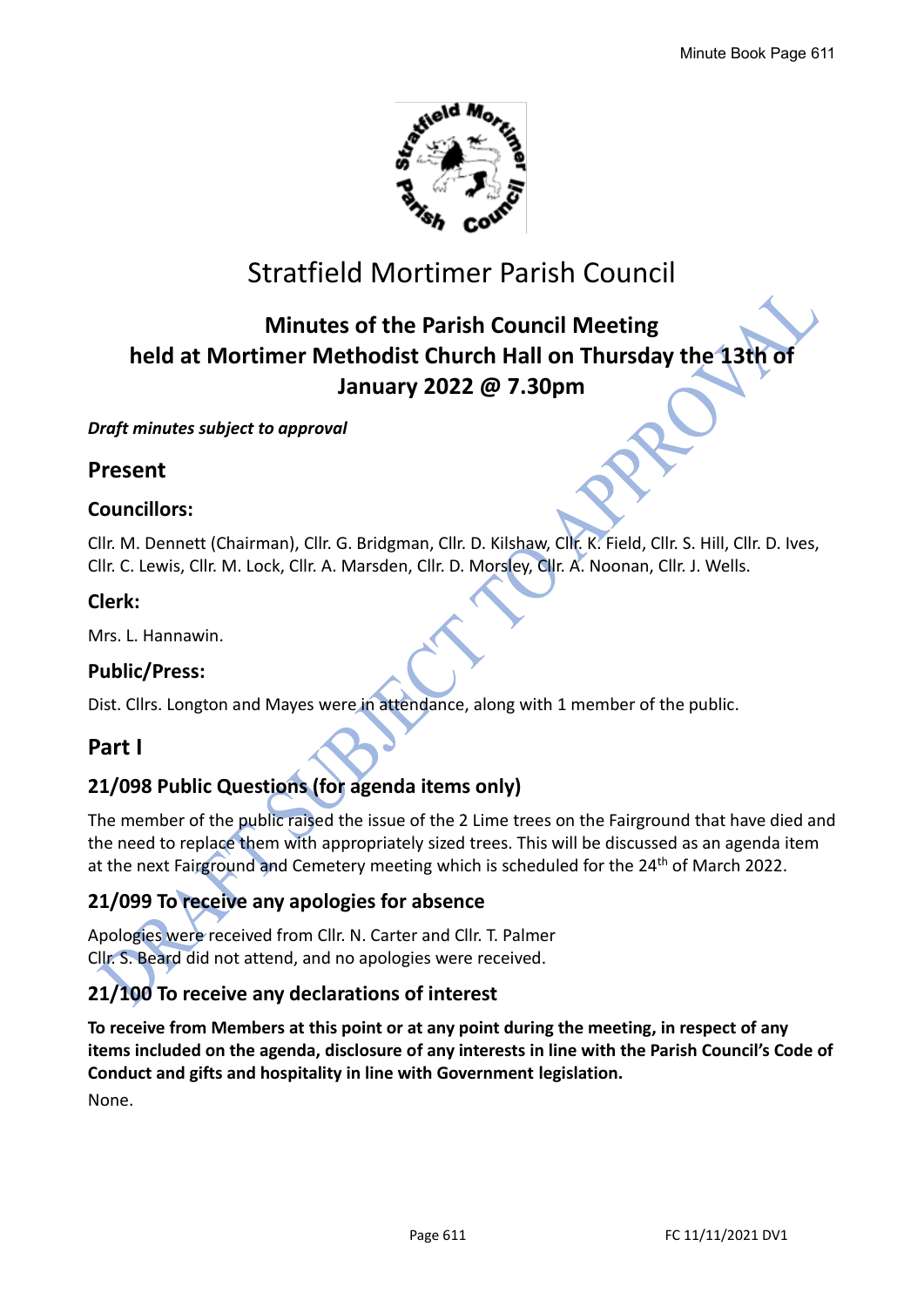# **21/101 Minutes of Last Meeting**

# **To resolve to APPROVE the Minutes of the Meeting of the Parish Council of the 11 th November 2021.**

**RESOLVED** with 1 abstention, that these minutes be approved for signature by the Chairman as a true and correct record of the meeting.

# **21/102 Clerk's Report**

**To receive a report from the Parish Clerk outlining actions taken following the meeting held on the 11th November and other updates.**

#### **Updates from Last Meeting**

- Community Speedwatch: The Clerk has signed SMPC up to Thames Valley Police's new system and has undertaken the mandatory training as have at least 2 councillors. An email has been issued providing details of how councillors can sign up and undertake the mandatory training.
- Bank Funds: A transfer of £216,000 has been made from the Unity Trust Bank Account to the Council's investment fund held with The Public Sector Deposit Fund (TPSDF), in line with the agreement that all funds over £85,000 should be maintained with TPSDF.
- Station Car Park Update: D. Strunz, Development Manager, GWR confirmed that all railway industry spending is currently being scrutinized by the Department for Transport and HM Treasury. There are ongoing sensitive talks with the departments' representatives, but he cannot say there is approval for the long-term lease of the land for the car park and for funding the construction. He stated that GWR are still keen on this scheme and will do their best to see it constructed

Cllr. Lewis confirmed the Automatic Speed Watch Camera and Speed Indicator Device (Mini-SID) are due to be delivered in January with a view to being deployed in March. It would be beneficial if more councillors undertook the Community SpeedWatch training prior to interested members of the public being invited to participate.

The report was received.

# **21/103 Items to be taken into private session**

# **To determine which items, if any, of the Agenda should be taken with the public excluded.** None.

# **21/104 Committee and Working Party/Group Reports**

### **1. Finance and General Purposes**

The draft budget and proposed precept were finalised at the meeting held on the 6<sup>th</sup> January for approval by Full Council.

### **2. Planning Committee.**

There appears to be a lack of orange planning signs being correctly displayed. The Committee are monitoring the situation and are seeking further information regarding the correct procedure from West Berkshire Council (WBC). The issue of retrospective planning was briefly discussed, and consideration is being given to running a series of articles in the newsletter to explain the planning process.

#### **3. Climate and Environment Working Party.**

The next meeting is planned for January.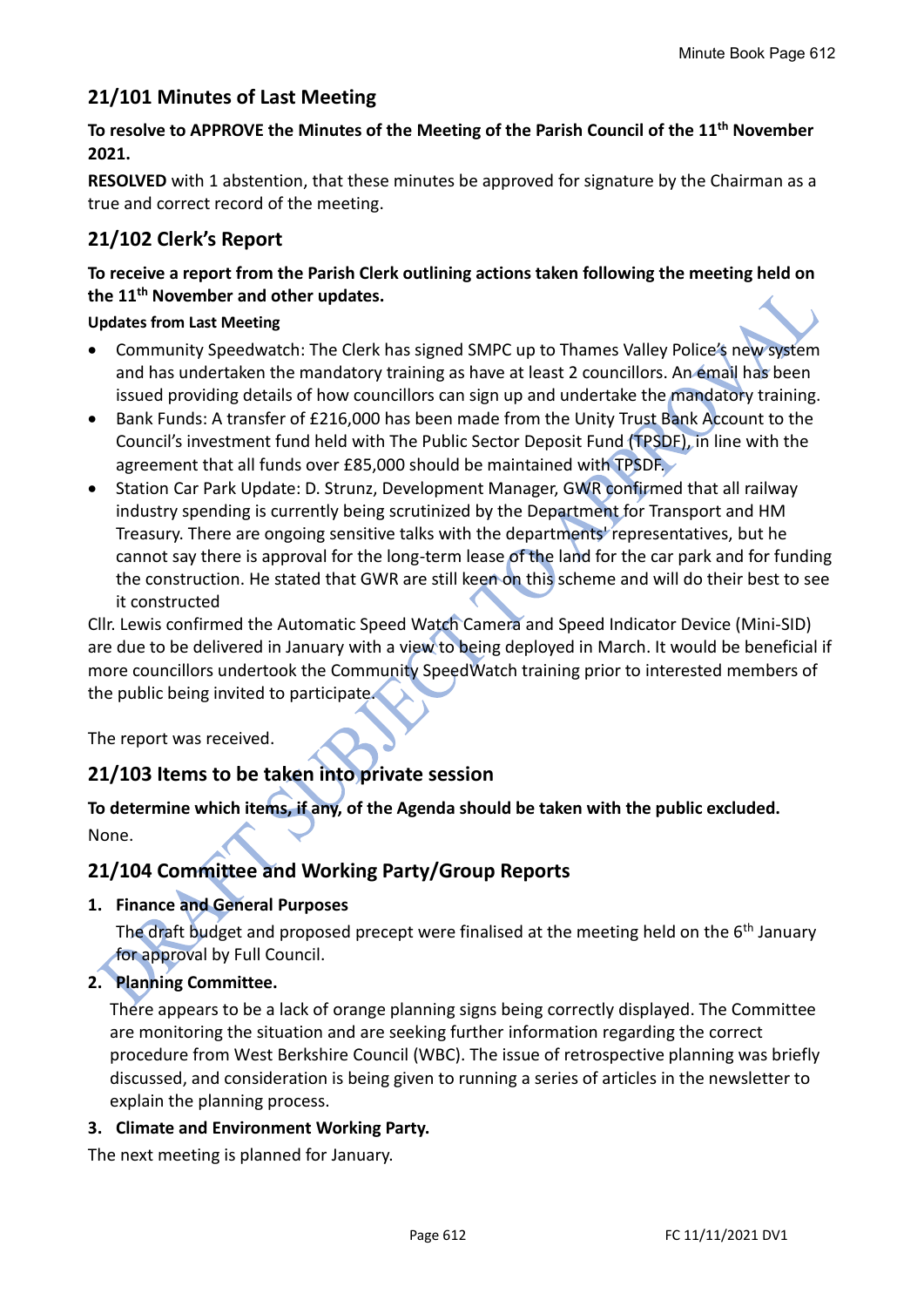### **4. Communications Working Party.**

No meeting has taken place.

#### **5. Mortimer to Burghfield Cycleway and Footpath**

The proposed route runs through Wokefield Common and Five Oaken Common. Confirmation has been received that no special permission is required under Section 38 of the Commons Act 2006 for the type of work proposed.

#### **6. The Strategy Working Party.**

The next meeting is planned for January.

#### **7. The Street Footway Widening Working Party.**

WBC have indicated that there is no budget for any work apart from making good the surfaces exposed by the siding out. A further update is due this week.

# **21/105 Items for Consideration and Resolution**

#### **1. Neighbourhood Plan**

**a. To receive and ENDORSE a written report from the Neighbourhood Plan Steering Group (NPSG).**

No report received.

**b. To RESOLVE that the NPSG seeks the engagement of a consultant up to a value of £5,000 for Phase 1 of the new Neighbourhood Plan, to Advise & Support on Establishing the Community's Aspirations and Key Themes for the Plan, as per the Steering Group's Consultants Brief.**

Cllr. Marsden presented the written report ref. 21-105 1.0b and the Consultants Brief ref. 21- 105 1.1b. The details of Phase 1 were discussed.

Cllr. Marsden proposed the resolution as above.

Seconded by Cllr. Morsley.

**RESOLVED** Unanimously.

**c. To APPOINT Cllr. G. Bridgman to the Stratfield Mortimer Neighbourhood Plan Steering Group.**

Proposed by Cllr. Marsden. Seconded by Cllr. Morsley. **RESOLVED** with 1 abstention.

**d. To RESOLVE that the Clerk shall have delegated authority, in consultation with the Parish Council Chairman and/or Vice-Chairman, to approve budgeted payments of the Steering Group up to £1,000, and that the NPSG Terms of Reference shall be amended to reflect the delegated authority.**

Cllr. Morsley proposed an amendment to the resolution to include: The Terms of reference will be updated to "At the first meeting, the Steering Group will elect a Chairperson and a Vice Chairperson; both should be elected annually thereafter **except in a case of a vacancy**". Seconded by Cllr. Lewis.

**RESOLVED** Unanimously.

Cllr. Dennett proposed the amended resolution.

Seconded by Cllr. Morsley.

**RESOLVED** unanimously.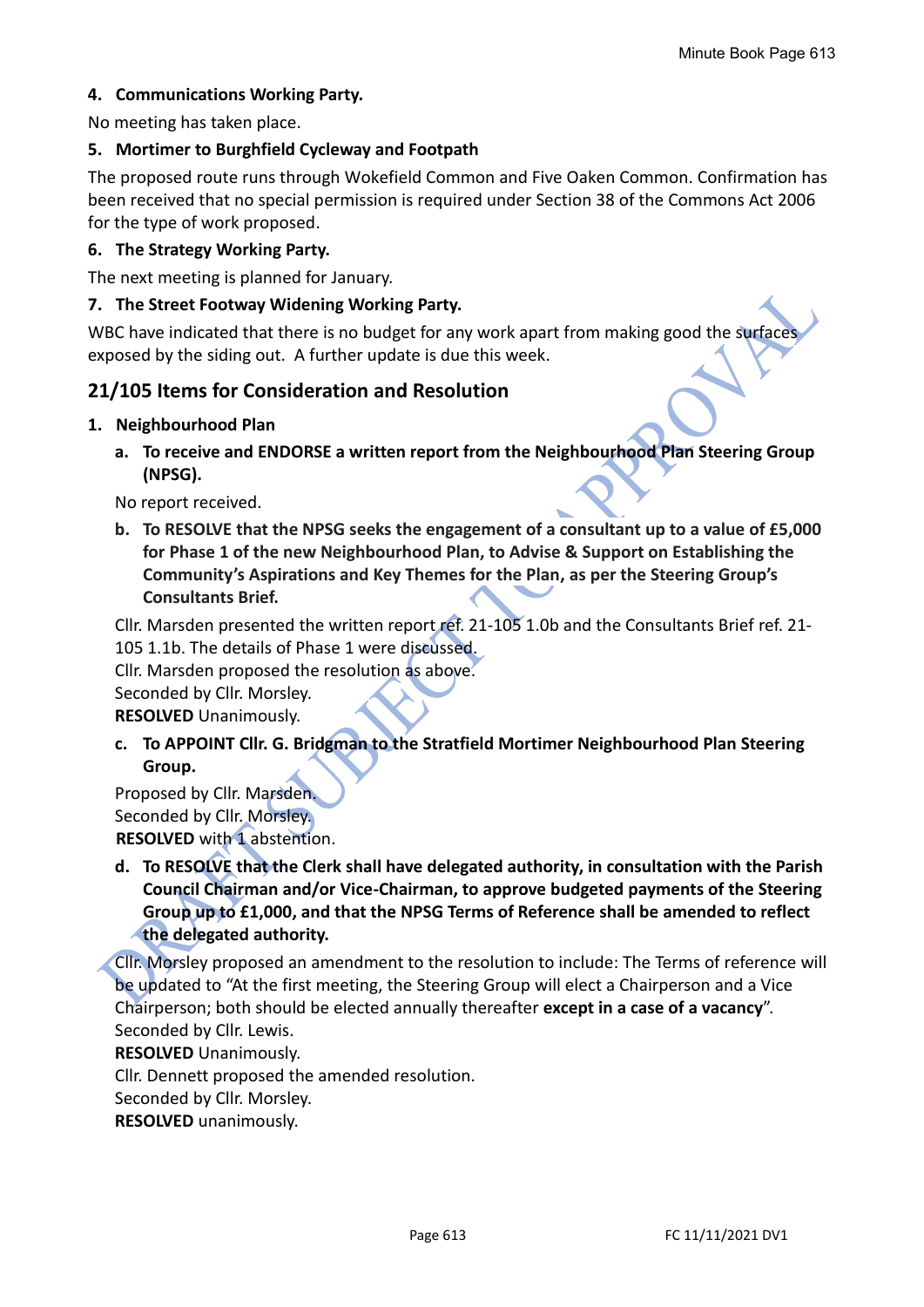#### **2. Queen's Platinum 70th Jubilee**

**a. To RECEIVE a written report and budgetary status from the Queen's Platinum 70th Jubilee working party.**

The next meeting is on Monday 17<sup>th</sup> January.

**b. To RECEIVE a report on decisions taken under delegated powers.**

The report ref. 21-105 2b was received.

**c. To consider other matters arising in respect of the event and RESOLVE further decisions to be taken and associated budget if applicable.**

Not required.

**3. General Power of Competence**

**To confirm the Council's eligibility, as defined in the Localism Act 2011 and SI 965 The Parish Councils General Power of Competence Order 2012, and subsequently RESOLVE to adopt the General Power of Competence for the current financial year.**

General Power of Competence was discussed, and the Council's eligibility reviewed and confirmed.

Cllr. Lewis proposed an amendment to the Statutory Instrument (SI) reference to "SI **2012**/965".

Seconded by Cllr. Dennett.

**RESOLVED** with 1 abstention.

Cllr. Dennett proposed the Council adopt the General Power of Competence.

Seconded by Cllr. Morsley.

**RESOLVED** with 1 abstention.

Cllr. Bridgman congratulated the Clerk on obtaining the Certificate in Local Council Administration (CiLCA) qualification.

#### **4. Budget and Precept**

### **To receive and RESOLVE the Budget and Precept of £149,319.00 as recommended by Finance and General Purposes.**

The draft Budget and proposed precept, and tax base were reviewed. Cllr. Dennett proposed the resolution as above. Seconded by Cllr. Morsley. **RESOLVED** unanimously.

### **5. Mortimer to Burghfield Cycleway and Footpath**

# **To RESOLVE the placement of orders for the first surveys required towards planning application up to a value of £8500 +VAT.**

Cllr. Morsley presented the written report ref. 21-105 5. and confirmed this is for the initial reports required for the planning application and the initial fee for Ridge & Partners LLP, the project manager, to oversee these reports. Further reports will be needed.

Cllr. Morsley proposed the resolution as above.

Seconded by Cllr. Dennett.

**RESOLVED** unanimously.

#### **6. Temporary Delegation of Powers**

**To RESOLVE that the Clerk shall have delegated authority to make decisions on behalf of the Council, only where such a decision cannot reasonably be deferred and must be made in**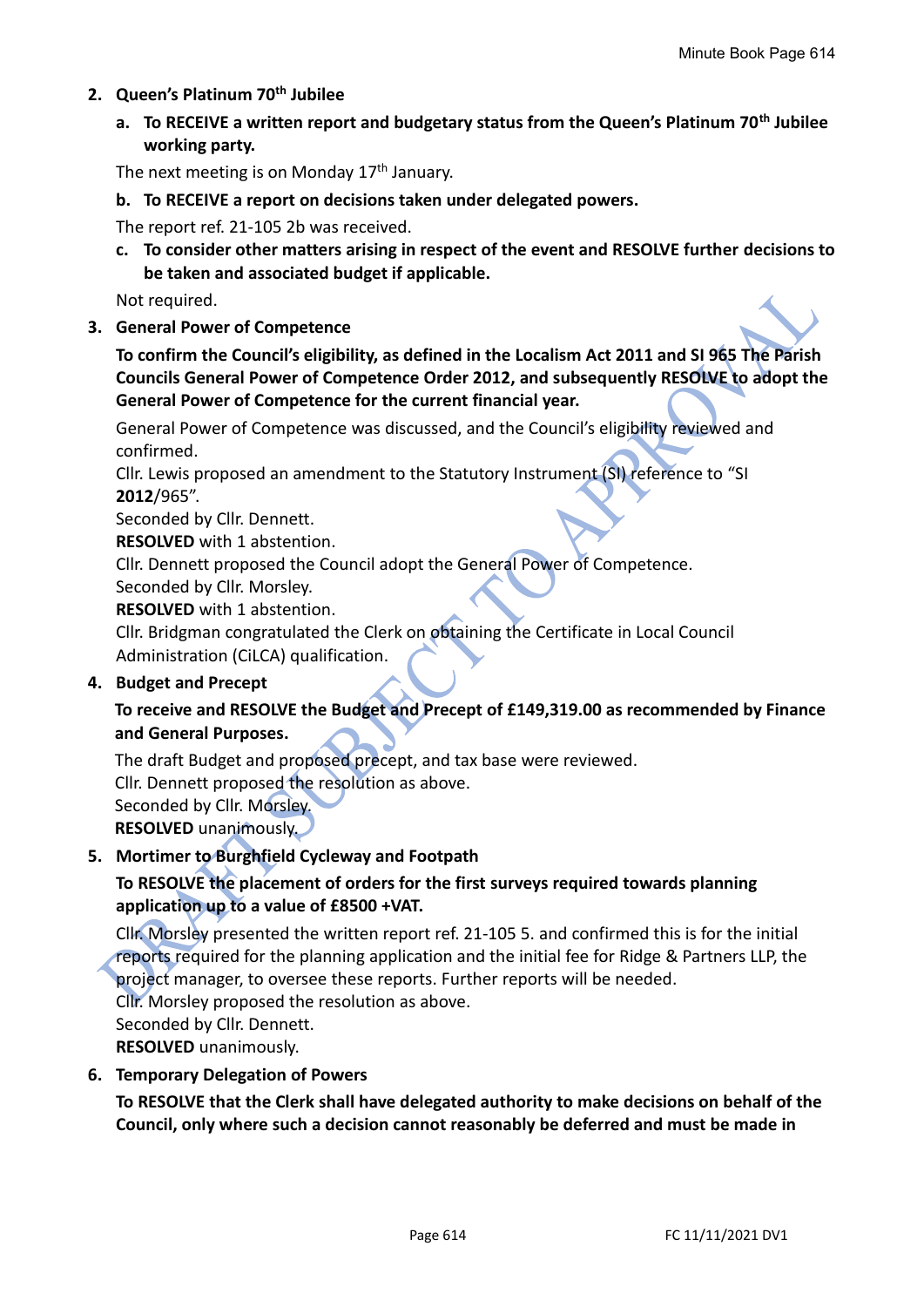**order to comply with a commercial or statutory deadline or to ensure the continuing function of the Council.**

**Decisions shall be taken in consultation with the Chairman, Vice- Chairman and appropriate Members/Advisory Groups. The Clerk will consult with the Chairman/Vice-Chairman for guidance as necessary.** 

**Decisions will be taken in accordance with legislation, Standing Orders and Financial Regulations.**

**Responses to planning applications shall be taken with the Chairman of the Planning Committee and two other members of the Planning Committee and if deemed necessary, comments shall be circulated to remaining Planning Committee members prior to being submitted to the planning authority by the stated deadline.**

**Any decisions made under this delegation must be recorded in writing, reported to the next Full Council meeting and published in accordance with any relevant regulations.** 

### **This delegated authority ceases upon the first meeting of the Full Council after the Council meeting at which the delegation was put in place.**

The need for temporary delegation of powers was discussed. It is seen as a precautionary measure in case face-to-face meetings are no longer viable due to the implementation of Covid restrictions. It will remain as a standard agenda item pro tem.

Cllr. Lewis proposed an amendment to the resolution to include: To RESOLVE that, **should faceto-face meetings not be permitted due to Covid restrictions**, ………..

Seconded by Cllr. Morsley.

**RESOLVED** Unanimously.

Cllr. Dennett proposed the amended resolution.

Seconded by Cllr. Morsley.

**RESOLVED** unanimously.

# **21/106 Finance**

**1. Accounts to the 30 November 2021**

**To receive and APPROVE the Income and Expenditure Report to the 30 November 2021 and the Balance Sheet as of that date.** 

The financial reports ref. 21-106 1.0, 1.1 and 1.2 were received.

Proposed by Cllr. Dennett.

Seconded by Cllr. Morsley.

**APPROVED** unanimously.

# **2. Payments made with authorisation of Chairman/Vice-Chairman**

#### **To receive and note summary of payments:**

| <b>Itém</b> | <b>Payee Details</b>                                                                                           | Amount    |
|-------------|----------------------------------------------------------------------------------------------------------------|-----------|
|             | 1. Salaries (Month 8 – November 2021)                                                                          | £4,061.64 |
|             | 2. HMRC – PAYE & NI for Month 8                                                                                | £1,114.77 |
|             | 3. Salaries (Month 9 - December 2021)                                                                          | £3,826.17 |
|             | 4. HMRC - PAYE & NI for Month 9                                                                                | £986.73   |
|             | 5. Claire Connell - Provision of Internal Audit Services for the<br>year ended 31st March 2022 - interim visit | £ 250.00  |
|             | 6. Vita Play - Play Area inspection works - October - inc. VAT                                                 | £117.60   |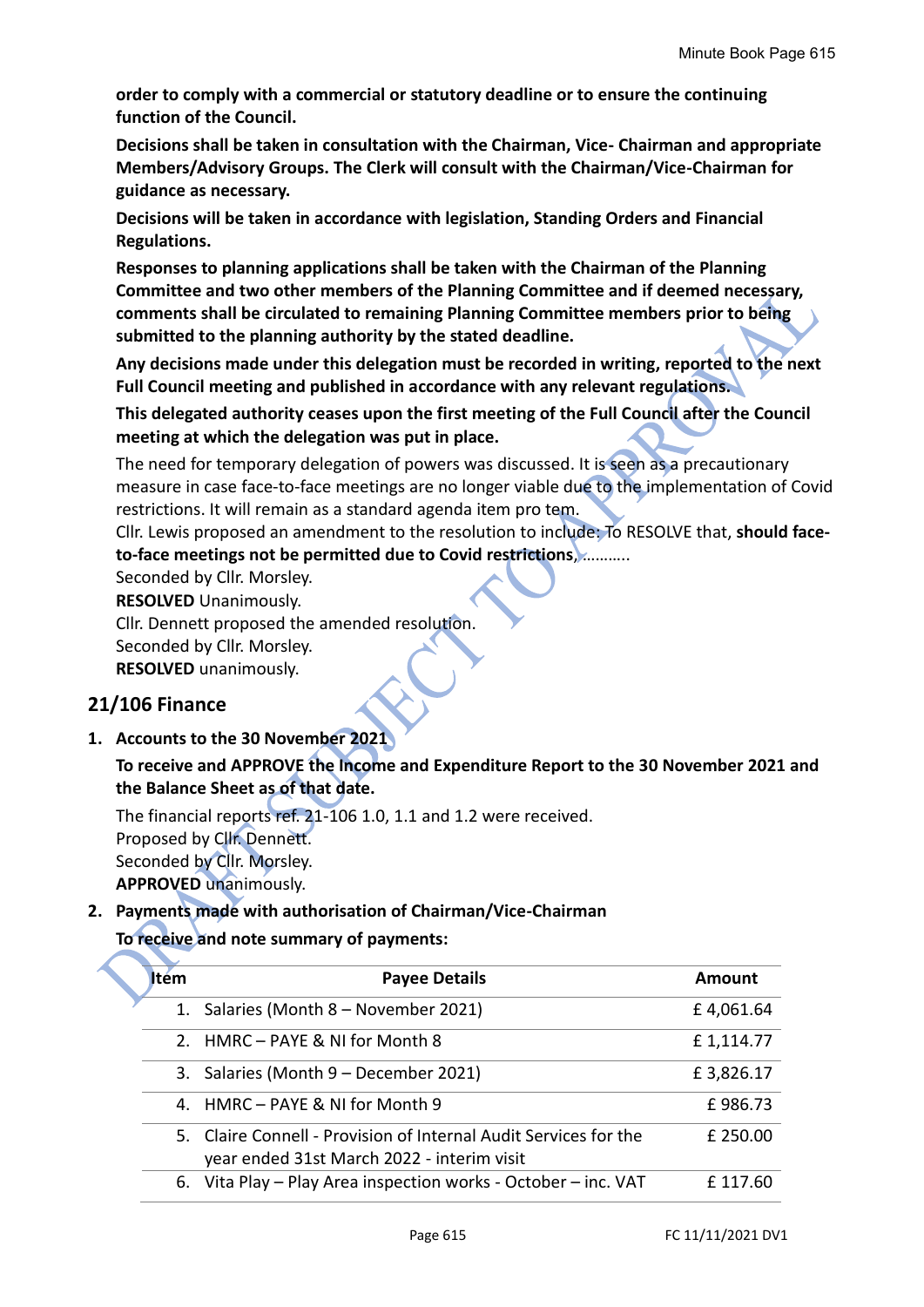|    | 7. C&D Grounds Maintenance - Final grass cut on Fairground                                                                        | £1,038.86 |
|----|-----------------------------------------------------------------------------------------------------------------------------------|-----------|
|    | and cemetery (October 2021) and Newt Corridor - inc. VAT                                                                          |           |
|    | 8. West Berkshire Council – Contribution to WB Libraries 2021-<br>2022                                                            | £3,792.00 |
| 9. | D. C Sturt - monitoring and IT support November 2021                                                                              | £90.00    |
|    | 10. Dads Shop - extra strong refuse bags, 80mm head set screw,<br>nylon nut, brass padlock shackle - inc. VAT                     | £ 21.81   |
|    | 11. A1 Loo Hire - Deposit for services at Queens Jubilee event in<br><b>June 2022</b>                                             | £100.00   |
|    | 12. Tree World Service - cemetery trees damage remedials -<br>inc. VAT                                                            | £1,152.00 |
|    | 13. Englefield Estate - Quarterly rent for cemetery (January-<br>March 2022)                                                      | £62.50    |
|    | 14. LTA - Venue Registration for tennis courts 2021-2022 [Paid<br>by SMPC Card]                                                   | £120.00   |
|    | 15. Amazon - DL envelopes, 100 x A4 card for printing [Paid by<br><b>SMPC Card]</b>                                               | £17.04    |
|    | <b>16.</b> Bitdefender – Antivirus subscription for 3 x office laptops $\rightarrow$<br>one year subscription [Paid by SMPC Card] | £ 10.00   |
|    | 17. Google Cloud EMEA - cloud storage [Paid by SMPC Card]                                                                         | £0.20     |
|    | 18. Lloyds MultiCard - Monthly fee (November 2021)                                                                                | £3.00     |
|    | 19. SUEZ Recycling - Fairground waste collection November<br>2021 - inc. VAT [Direct Debit]                                       | £83.81    |
|    | 20. EE - mobile phone plan charges - inc. VAT [Direct Debit]                                                                      | £ 24.00   |
|    |                                                                                                                                   |           |

The payments were received and noted.

# **3. Accounts for Payment**

# **To receive and APPROVE items of expenditure:**

| <b>Item</b> | <b>Payee Details</b>                                                           | Amount  |
|-------------|--------------------------------------------------------------------------------|---------|
| 1.          | Dad's Shop $-4x20/25$ mm keyrings - inc. VAT                                   | £0.56   |
|             | 2. Glasdon - 200x heavy duty bin liners - inc. VAT                             | £96.85  |
|             | 3. D.C. Sturt - IT support for December 2021                                   | £116.34 |
|             | 4. Amazon - black ink cartridge for HP P1102 - inc. VAT [Paid<br>by SMPC Card] | £59.03  |
| 57          | Google Cloud EMEA – cloud storage [Paid by SMPC Card]                          | £0.20   |
|             | 6. Lloyds MultiPay Card – monthly fee (December 2021) [Paid<br>by SMPC Card]   | £3.00   |
|             | 7. SSE - Plot 1 Fairground meter charges Sept-Dec 2021 - inc.<br>VAT [DD]      | £ 23.62 |
|             | 8. SSE - Plot 2 Fairground meter charges Sept-Dec 2021 - inc.<br>VAT [DD]      | £43.96  |
|             | 9. SSE - Fairground Car Park meter charges Sept-Dec 2021 -<br>inc. VAT [DD]    | £ 23.62 |
|             | 10. SUEZ – Fairground Recycling December 2021 – inc. VAT [DD]                  | £83.81  |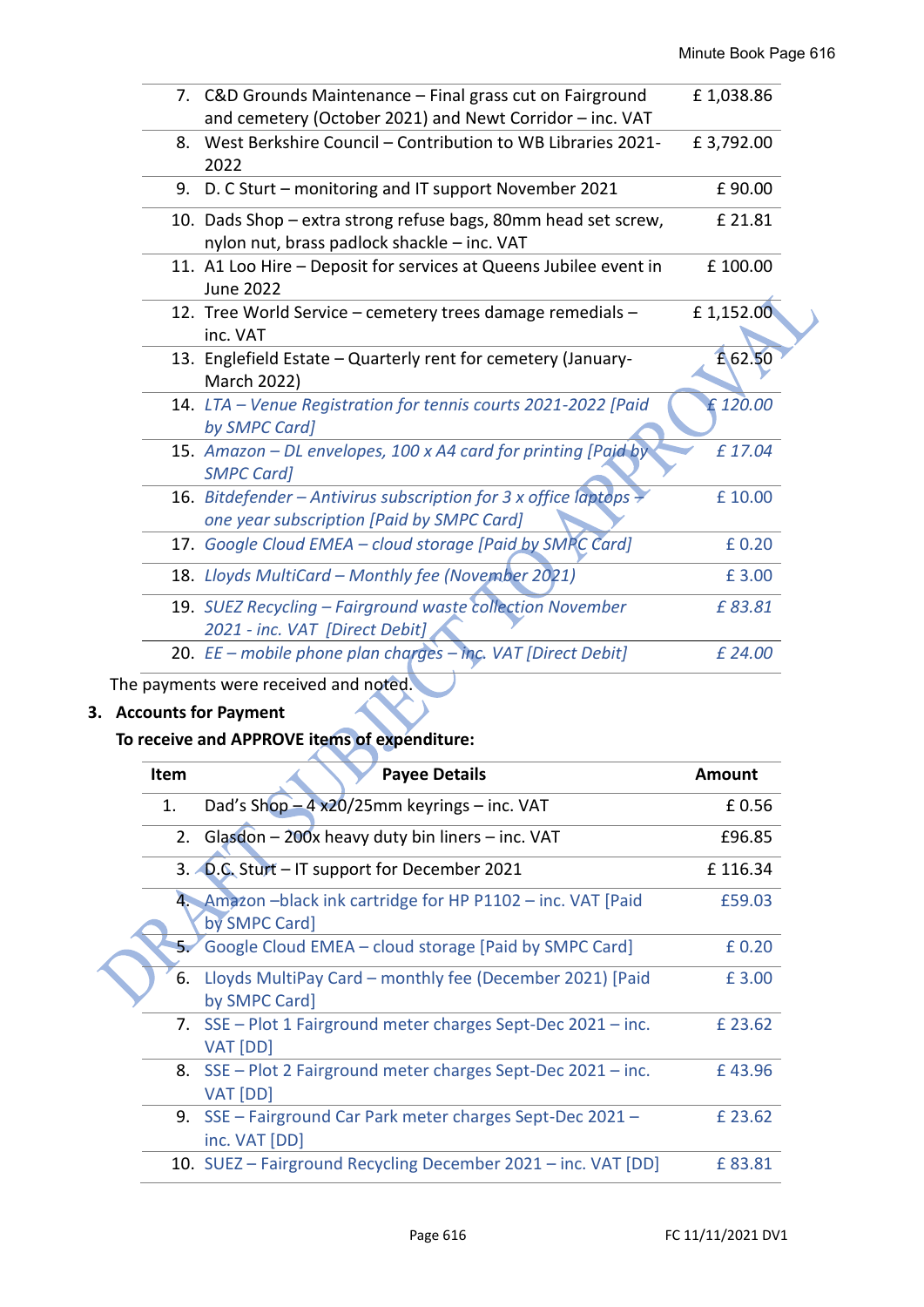| 11. BT - Phone & Broadband December 2021 to Feb 2022 - inc.<br>VAT [DD] | £192.60 |
|-------------------------------------------------------------------------|---------|
| 12. Unity Trust Bank - Cheque service 4.9.2021 to 4.12.2021             | £1.20   |
| 13. Smart Pensions Ltd - Monthly fee (December 2021) [DD]               | £18.00  |
| 14. EE – mobile phone plan charges – inc. VAT [DD]                      | £ 24.00 |
| 15. Unity Trust Bank - Account service charge                           | £28.05  |

Proposed by Cllr. Dennett. Seconded by Cllr. Lock. **RESOLVED** unanimously.

# **21/107 Items for information only**

- **1. To note the meetings that have taken place of the following committees:**
	- **a. Planning – 25/11/2021**
	- **b. Fairground and Cemetery – 30/11/2021**
	- **c. Finance and General Purposes – 07/12/2021**
	- **d. Planning – 16/12/2021**
	- **e. Finance and General Purposes – 06/01/2022**
- The meetings were noted.

#### **2. District Councillor Reports**

Dist. Cllr. Bridgman's report ref. 21-107 2 was received. In addition, Cllr. Bridgman confirmed:

- The discussions regarding the expenditure on Four Houses Corner site are continuing but no conclusions to date. This site along with the Paices Hill site and some smaller areas meet WBC's statutory obligation.
- He will establish the outcome of the plastics pilot scheme and if relevant plastics will be added to the kerbside collection.
- The Development of an Energy Recovery Centre and adjacent Data Centre and associated infrastructure at Reading Quarry, Berrys Lane has gone out to consultation and can be found on WBC planning portal (20/02029/COMIND).

Dist. Cllr. Mayes is continuing to look at the Thames Water discharge into Foundry Brook.

#### **3. Correspondence**

| <b>Item</b> | <b>Details</b>                                                                 |
|-------------|--------------------------------------------------------------------------------|
| 1.          | Resident (phone call): Expressing concern regarding the condition of the very  |
|             | muddy grassed areas in Stephens Firs, near the junction with Victoria Road.    |
|             | West Berkshire Council (WBC) have been informed and it will be assessed in     |
|             | within 24 days.                                                                |
|             | Dist. Cllr. Bridgman: Details of The Annual Health and Wellbeing Board Confer- |
|             | ence, 21st January 2022, 10am- 12:30pm. Open to anyone in West Berkshire       |
|             | with an interest in health and wellbeing.                                      |
| 3.          | WBC: West Berkshire Parish Climate Forum meeting notes and WBC presenta-       |
|             | tion.                                                                          |
| 4.          | Basingstoke and Deane Borough Council: Providing information regarding the     |
|             | publication of updated versions of its Authority Monitoring Report 2020/21;    |
|             | Strategic Housing and Economic Land Availability Assessment 2021 and Brown-    |
|             | field Land Register 2021.                                                      |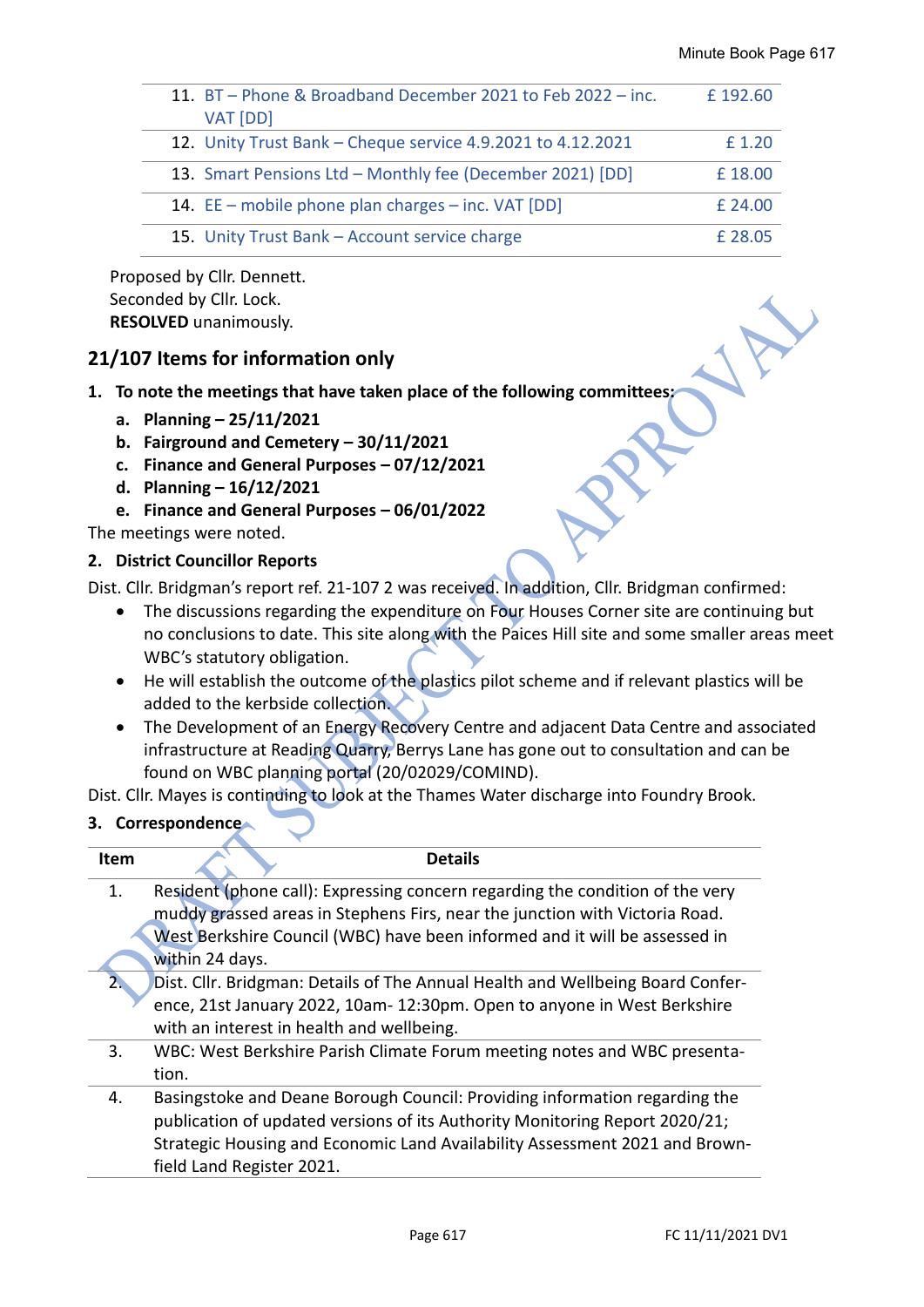| 5.  | Resident: Giving thanks for the Council's help with getting the Stephen's Firs<br>path fixed. |
|-----|-----------------------------------------------------------------------------------------------|
| 6.  | WBC: Information regarding the "Libraries Review - feedback sessions" being                   |
|     | held on Wednesday 26th Jan, 6.30pm -7.30pm and Thursday 27th Jan, 1.00pm                      |
|     | $-2.00pm$                                                                                     |
| 7.  | Basingstoke and Deane Borough Council: Notice of conservation area designa-                   |
|     | tion - Laverstoke and Freefolk.                                                               |
| 8.  | WBC: Promoting the Greenham Trust presentation and Q&A session, where a                       |
|     | representative of the Trust will attend a Council meeting and cover topics rele-              |
|     | vant to the Trust and support for the community.                                              |
| 9.  | Sovereign Housing: Providing information regarding their Community Team                       |
|     | and their Thriving Communities Strategy.                                                      |
| 10. | WBC: Update on the voluntary contributions to the West Berkshire Library Ser-                 |
|     | vices reporting that voluntary contributions for 2020/21 are significantly less               |
|     | It was<br>and if contributions are further reduced it may impact on the level of library      |
|     | service delivered in the future. The Library Services Team will visit council                 |
|     | meetings to talk about services if required.                                                  |
| 11. | Royal Berkshire Fire Authority: Information on the consultation on the Author-                |

ity's funding through Council tax and asking for assistance with promoting the consultation to residents.

confirmed:

- Further notification has been received that resurfacing works will be being undertaken on Stephens Firs from the  $9<sup>th</sup> - 11<sup>th</sup>$  February.
- Cllr. Lewis and the Clerk will be attending the WBC Libraries Review session on Thursday 26<sup>th</sup> January. Any feedback/suggestions should be forwarded to the Clerk.

The correspondence was received.

**4. Planning decisions and information from West Berkshire Council**

# **21/02098/PASSHE: Highfield, Drury Lane, Mortimer Common, Reading, West Berkshire RG7 2JJ**

An application to determine if prior approval is required for a proposed: Larger home extension for proposed 6 meter rear extension. Dimensions 6m from rear wall, 2.90m maximum height, 2.60m eaves height.

### **PLANNING PERMISSION NOT REQUIRED** – 16 November 2021

*proposed works are lawful for purposes under Schedule 2 Part 1 Class A.1 (g) and Class C of the of the Town and Country Planning (General Permitted Development) (England) Order 2015*

# **21/02415/CLASSR: Manns Farm, Nightingale Lane, Mortimer Common, Reading**

Application to determine if prior approval is required for a proposed Change of Use under Class R under 150 sq m from Agriculture to Flexible Use falling within Classes A1, A2, A3, B1, B8, C1 or D2.

### **PLANNING PERMISSION NOT REQUIRED** – 17 November 2021

*the change of use of agricultural building to a flexible commercial use is permitted under Town and Country Planning (General Permitted Development) (England) Order 2015 schedule 2 Part 3 Class R agricultural buildings to a use (Class E of the Use Classes Order)*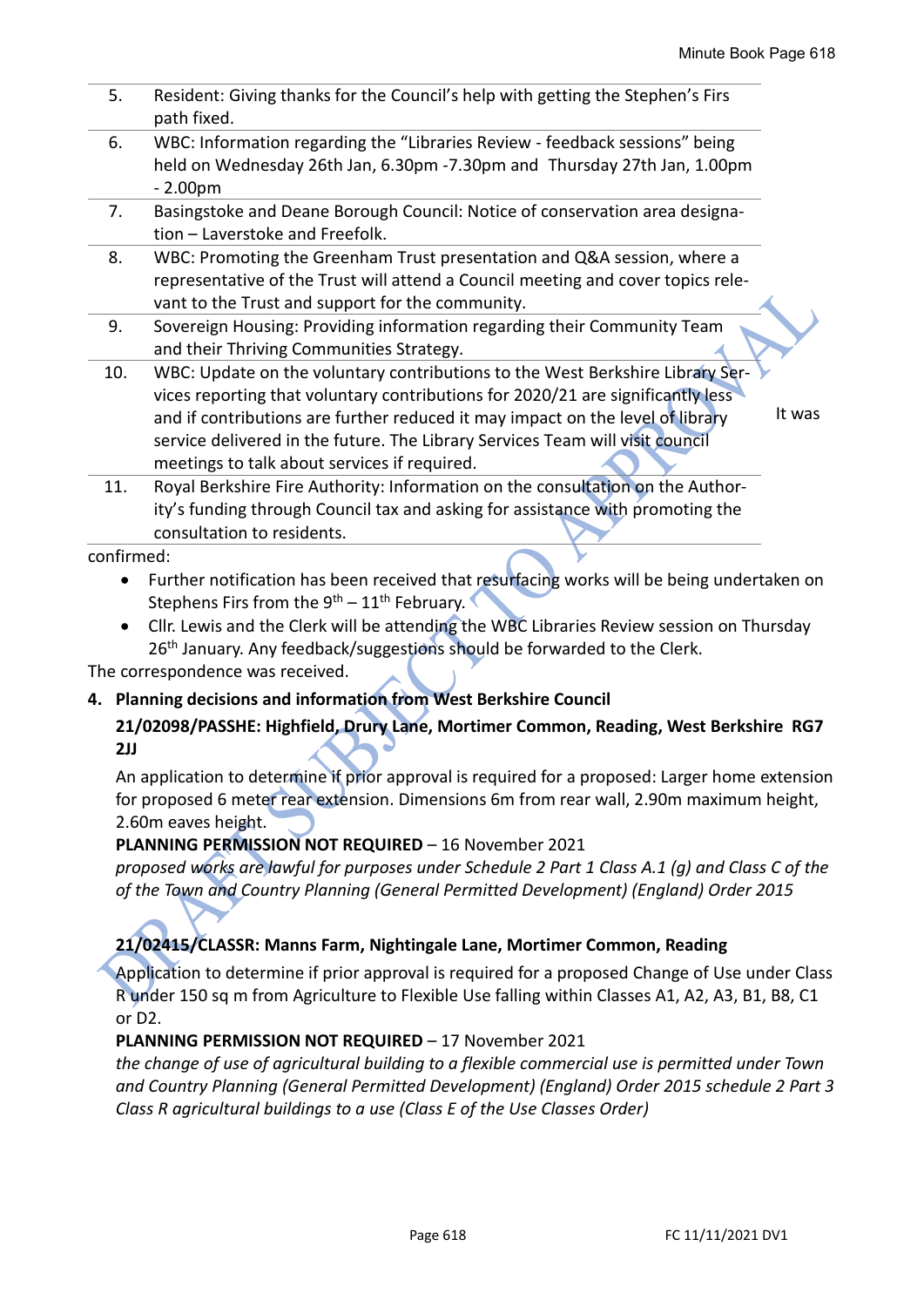#### **21/02690/NONMAT: Land South Of Tower Gardens, The Street, Mortimer Common, Reading**

Non material amendment to approved 19/01715/RESMAJ - Reserved matters for details of the appearance, landscaping, and scale of the approved residential development for Phase 1 comprising 28 houses and apartments including affordable housing, public open space and associated landscaping. Reserved Matters is submitted pursuant to the Outline Planning Permission 17/03004/OUTMAJ as varied by the S73 Application 19/00981/OUTMAJ. Amendments to elevations.

#### **APPROVES the minor amendment** – 18 November 2021

*The case officer has examined the submitted documents and is content that the proposed alterations to some of the external facing materials, porch detail, fenestration, cat slide roofs and car ports are all acceptable since none of the changes represent any change in plot location or future potential harm to amenity of occupants. Parking will not be impacted and the overall high design quality of the scheme will remain as evidenced in the original reserved matters approval. In addition none of the plot heights will be increased.*

### **21/02409/HOUSE: 22 The Crescent, Mortimer Common, Reading, West Berkshire RG7 3RU**

Proposed front extension and rearrangement of parking provision.

**GRANTED** – 19 November 2021

No development shall take place until details of the surfacing arrangements for the vehicular accesses to the highway have been submitted and approved; and gradient of the replacement parking space shall not exceed 1 in 12.

**SMPC Comments:** No objections

# **21/02324/HOUSE: Cherry Tree House, Drury Lane, Mortimer Common, Reading, West Berkshire RG7 2JN**

Timber orangery.

**GRANTED** – 29 November 2021

**SMPC Comments:** The Committee has no objections to the proposed development subject to the Tree Officer having no concerns about the proposed removal of the tree indicated in the application form and on the block plan drawing.

# **21/02526/CERTP: 11 Longmoor Lane, Mortimer Common, Reading, West Berkshire**

Enlargement of rear dormer.

# **LAWFUL** – 1 December 2021

*Does not conflict with any planning conditions on the approved planning permissions for the property. It also constitutes permitted development under Schedule 2, Part 1, Class B of the Town and Country Planning (General Permitted Development) (England) Order 2015 (as amended) subject to condition B.2 (a).*

#### **21/02595/HOUSE: 11 Longmoor Lane, Mortimer Common, Reading, West Berkshire**

Outbuilding in rear garden for use as a gym.

#### **GRANTED** – 9 December 2021

*The building permitted shall not be used at any time other than for purposes ancillary and/or incidental to the residential use of the dwelling and no development or other operations shall commence on site until an arboricultural method statement has been submitted to and approved.*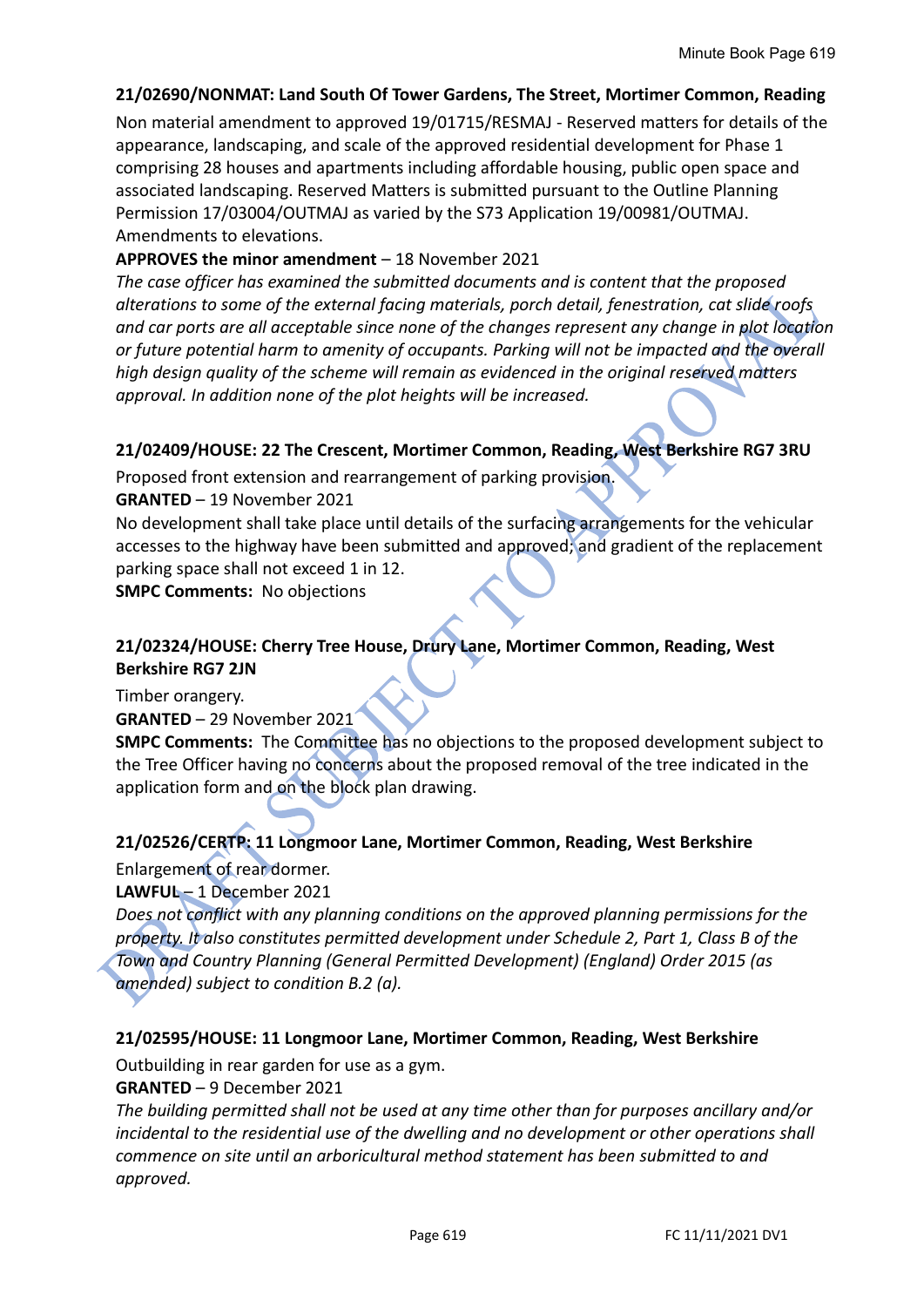**SMPC Comments:** No objections but would like conditions imposed that the gym is for personal use and cannot be used for commercial purposes and cannot be converted into residential accommodation.

#### **21/02628/HOUSE: 6 Williamson Close, Mortimer Common, Reading, West Berkshire RG7 3UJ**

Conversion of a single garage to habitable space, relocating internal garage parking to driveway. **GRANTED** – 16 December 2021

*The development shall not be brought into use until the vehicle parking space has been surfaced and provided in accordance with the approved plan and the Materials Schedule. The parking space shall thereafter be kept available for parking (of private motor cars and/or light goods vehicles) at all times. The landscaping scheme shall be completed within the first planting season following completion of development.*

**SMPC Comments:** No objection. However, the committee would like to point out condi-tion10 on the original planning permission for this development (10/00873/FULMAJ):

*10. Notwithstanding the provisions of the Town and Country Planning (General Permitted Development) Order 1995 (or any order revoking or re-enacting that order, with or without modification) an area of not less than 2.5m by 5.5 m within each garage shall be kept available for the parking of vehicles at all times.*

### **21/02749/CERTP: 5 King Street, Mortimer Common, Reading, West Berkshire, RG7 3RS**

Small single-storey side and rear extension. Side extension to replace dilapidated storage area. **LAWFUL** – 22 December 2021

*Does not conflict with any planning conditions on the approved planning permissions for the property. It also constitutes permitted development under Schedule 2, Part 1, Class B of the Town and Country Planning (General Permitted Development) (England) Order 2015 (as amended) subject to condition B.2 (a).*

### **21/02818/NONMAT: Land South of Tower Gardens, The Street, Mortimer Common, Reading, West Berkshire**

Non-Material Amendment to planning Extend the period for the submission of final permission 19/00981/OUTMAJ. Amendment: Reserved Matters application by 6 months to the 14th August 2022.

**APPROVED** – 23 December 2021

As recorded above, it was confirmed that a 6-month extension has been granted for the final permission for MOR006.

The planning decisions were received.

### **5. Neighbourhood Action Group Report**

The minutes are available on the NAG web site.

#### **6. Health and Safety**

The tennis court shelter has been damaged and quotes are being sought to fix it.

#### **7. Minor Matters**

Cllr. Hill:

• thanked all of those who helped with the dismantling of the Christmas tree.